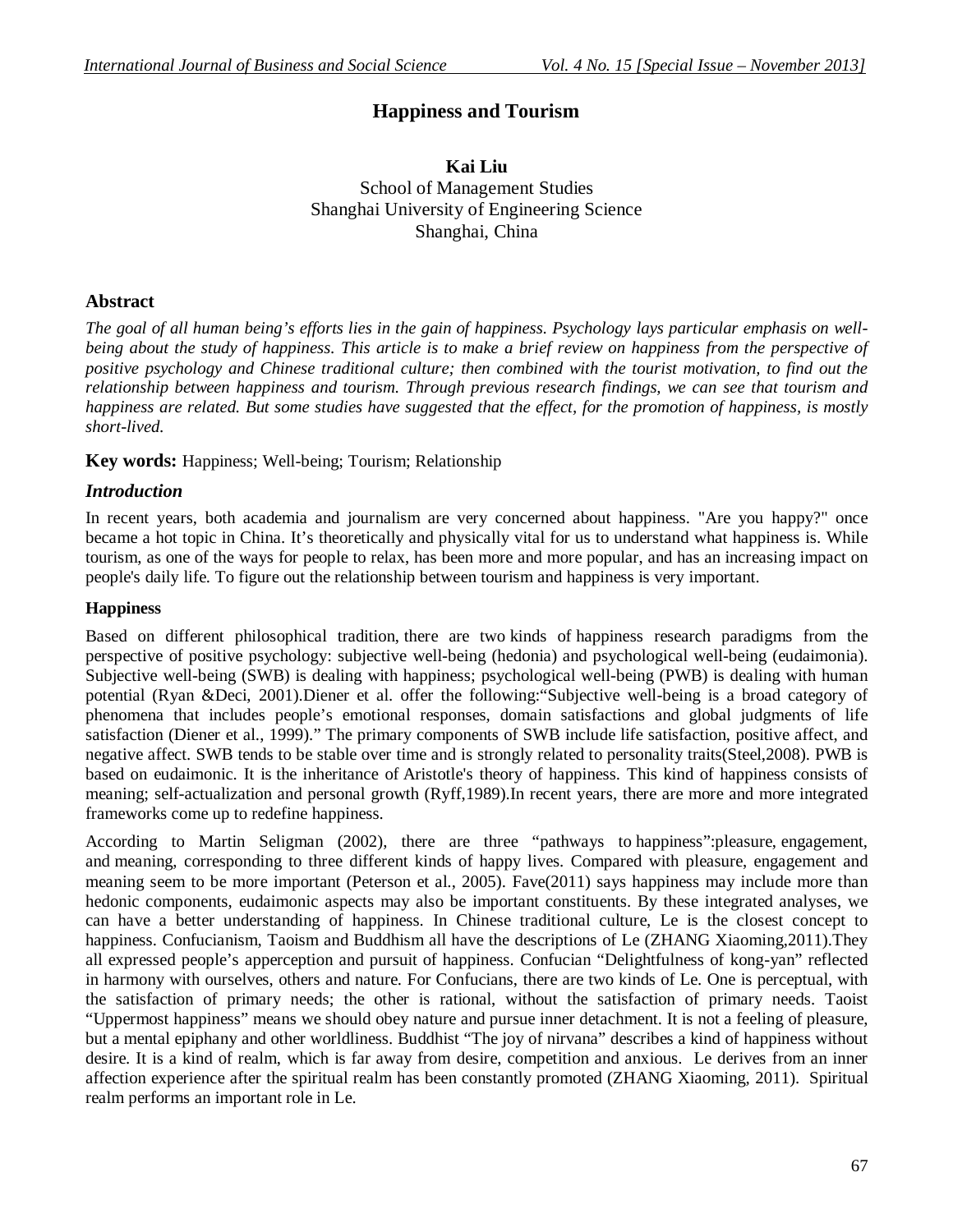This conception of happiness provides another kind of paradigm for people to pursue happiness. Through personal accomplishment and beliefs, individual go beyond the physical needs, interests, and gain more fundamental and lasting happiness. This concept of happiness can help those who lack the spirit of faith and indulge in sensual pleasure (ZENG Hong,2012).

#### **Tourism-from the perspective of tourist motivation**

With the development of economy, people earn more and have more leisure time; tourism has become a kind of fashion. But what's the driving force behind this kind of phenomenon. There are many reasons for people to travel, but the main motivations could be summed up as the following: escapism, physical and mental relaxation, together with the family and friends, visiting the cultural and historical attractions, discovering something new and different, growth of knowledge, attachments to new people, adventure, and etc. These motivations can be classified into two categories. The first is more concerned with escapism and hedonism, the second is related more to adventure, self-development.

There are two related theoretical basis which can exactly explain these two types of motivations, rite of passage theory and Kolb's experiential learning style theory (YU Zhiyuan, 2012). (1) Rites of passage. Nelson Graburn (1983) says that the tourism is sacred, from the perspective of anthropology of tourism. He put the tourism as a ritual, which can separate the sacred and the secular. Through travelling, people can temporarily escape from the secular world. In a sense, it is a kind of escapism. (2) Kolb's experiential learning style theory. It is typically represented by a four stage learning cycle: concrete experience, reflective observation, abstract conceptualization and active experimentation (Kolb, 1984). Individuals can increase their knowledge and expand their horizon through travelling. Individuals may also benefit from impressions or skills learned while on vacation (Jeroen, 2013).This is related to the motivation of self-development.

#### **The relationship between tourism and happiness**

There are two kinds of well-being and two types of tourism motivation as well. The first type is based on SWB view of good life, the second is based on PWB view. Therefore there are two kinds of approach to understanding tourist happiness (Filep, 2012). No matter what motivate people to travel, the ultimate goal is the pursuit of happiness.

Recent research has mostly proved tourism can increase individuals' happiness (Hallab, 2006;Sirgy, 2008; De Bloom et al., 2010; Nawijn, 2010; Nawijn, 2011a). Many tourism-linked (Dann, 1991) factors have been analyzed to enhanced levels of well-being. But according to Lyubomirsky, Sheldon, & Schkade (2005), approximately 50% of an individual's happiness is predetermined through heredity, 10% is determined by circumstances, and 40% is affected by intentional activity. This theory makes it possible for individual to increase happiness through tourism activity, although just 40% of the happiness can control.

How much does tourism contribute to individuals' happiness? Hedonic level of affect last only for 2 weeks. The long-term effect of vacationing on overall happiness and hedonic level of effect is virtually nonexistent (Nawijn, 2011b). Keyes (2002)also says the effect of tourism on individuals' happiness is mostly short-lived; this kind of happiness is unrelated to the frequency and duration of tourism.

However, maybe these kinds of happiness can contribute to long-term satisfaction if they are repeated often enough (Puczkó, 2012). The anticipation of trips and relived memories can prolong the positive effect of travel (Neal et al. 1999).

### **Related theories**

There are several theories that have been used to explain the relationship between leisure experiences and happiness. Sirgy (2012) says these include physiology and genetics theory, social motivation theory, effectance motivation theory, intrinsic motivation and flow theory, telic versus paratelic states theory, sensation-seeking theory, activity theory, and bottom-up spillover theory. Tourism as a way of leisure should be suitable for the above theories.

### **Physiology and genetics theory**

Hedonism is a major function of tourism. Through a variety of tourism activities, individuals can achieve physical and mental relaxation. These can have a positive influence on individuals, it also plays an important role in improving individual happiness.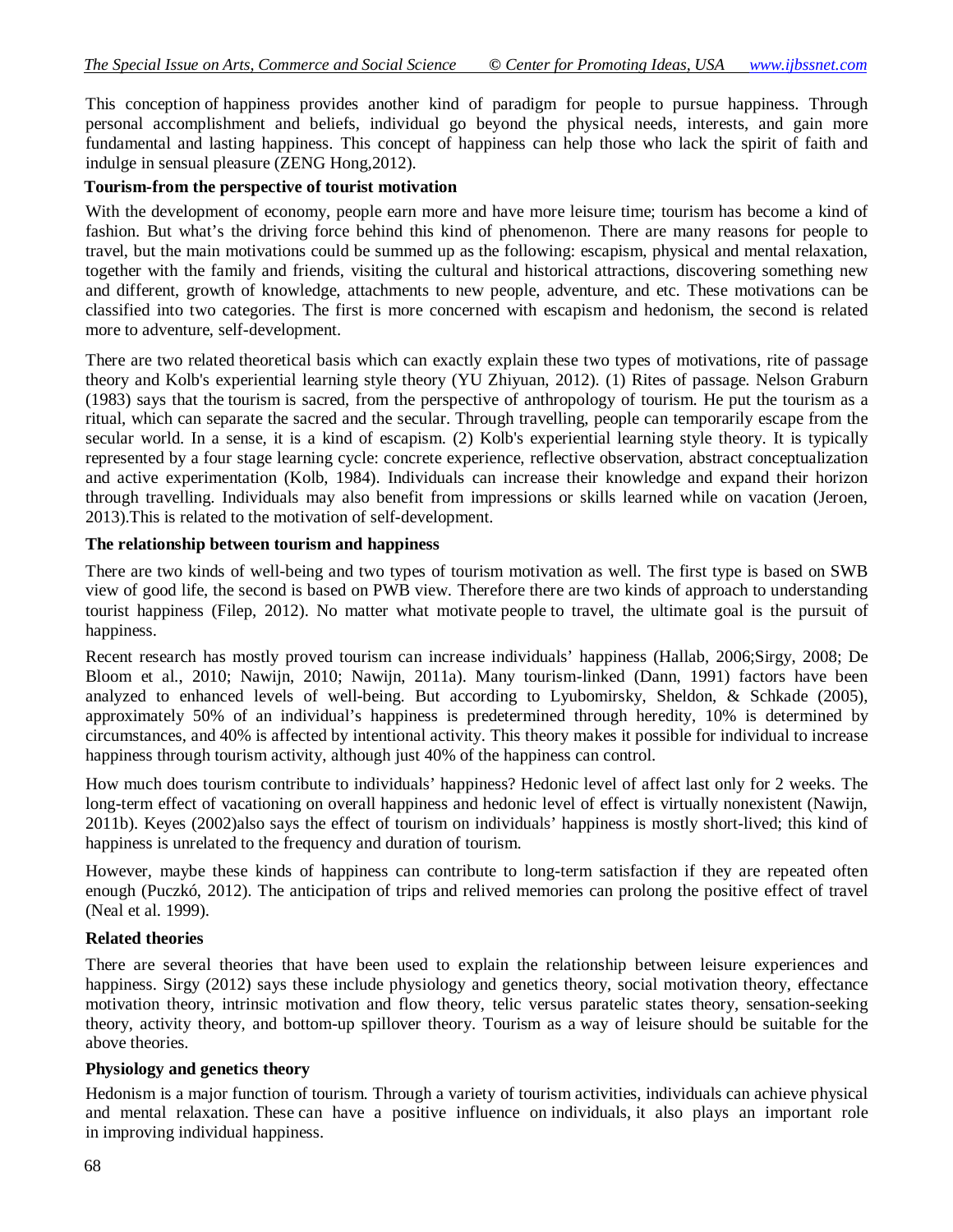While individual well-being is affected by the genetic, in other words, the individual happiness is partly genetically determined.

# **Social motivation theory**

As is previously mentioned, tourist motivations include individuals together with the family and friends, meeting new people and so on. According to Maslow's hierarchy of needs theory, tourism can satisfy people some social needs, such as identity, sense of belonging and respect from others.

## **Effectance Motivation**

Argyle (1987,2001) has argued that leisure satisfaction contributes to happiness through the satisfaction of effectance or efficacy needs.

## **Intrinsic Motivation and Flow**

Intrinsic motivation refers to motivation that comes from inside an individual rather than from any external or outside rewards. Individuals take part in various tourism activities for its own sake. Flow is the mental state of operation in which a person performing an activity is fully immersed in a feeling of energized focus, full involvement, and enjoyment in the process of the activity. A study (Chen et al., 2010) showed that flow does contribute to life satisfaction through satisfaction with the leisure event.

## **Telic Versus Paratelic States**

Compared to telic activities, paratelic activities were found to reflect social needs, involve less skill and challenge, and seem to be more enjoyable.

## **Sensation Seeking**

There are many tourism activities, some exciting included. Such as white-water rafting, scuba diving, racing, bungee jumping, etc. By participating in these activities, people can get special experiences.

## **Activity**

Varieties of needs are satisfied through tourism activities. Participation in tourism activities contributes to the sense of well-being.

## **Bottom-Up Spillover**

Leisure SWB can lead to enhanced global SWB through a bottom-up theory of SWB. Newman et al. (2013) try to address the conceptual gaps by establishing a psychological model that links leisure to SWB in general through a bottom-up approach.

### *Summary*

With the further development of positive psychology, researches of SWB and PWB appeared the trend of integration. How to get authentic happiness is the challenge researchers need to deal with. Meanwhile with the growing prosperity of tourism, more and more attention is paid to the effect of tourism on individual. Through the research on the relationship between tourism and happiness, we can find that tourism and happiness are related. But some studies have suggested that the effect, for the promotion of happiness, is mostly short-lived. But with the continuous development of the tourism industry, tourism will have a greater influence on individual. This requires us to make further studies on the connotation and denotation of tourism. Combined with the further study of happiness, new research findings will appear.